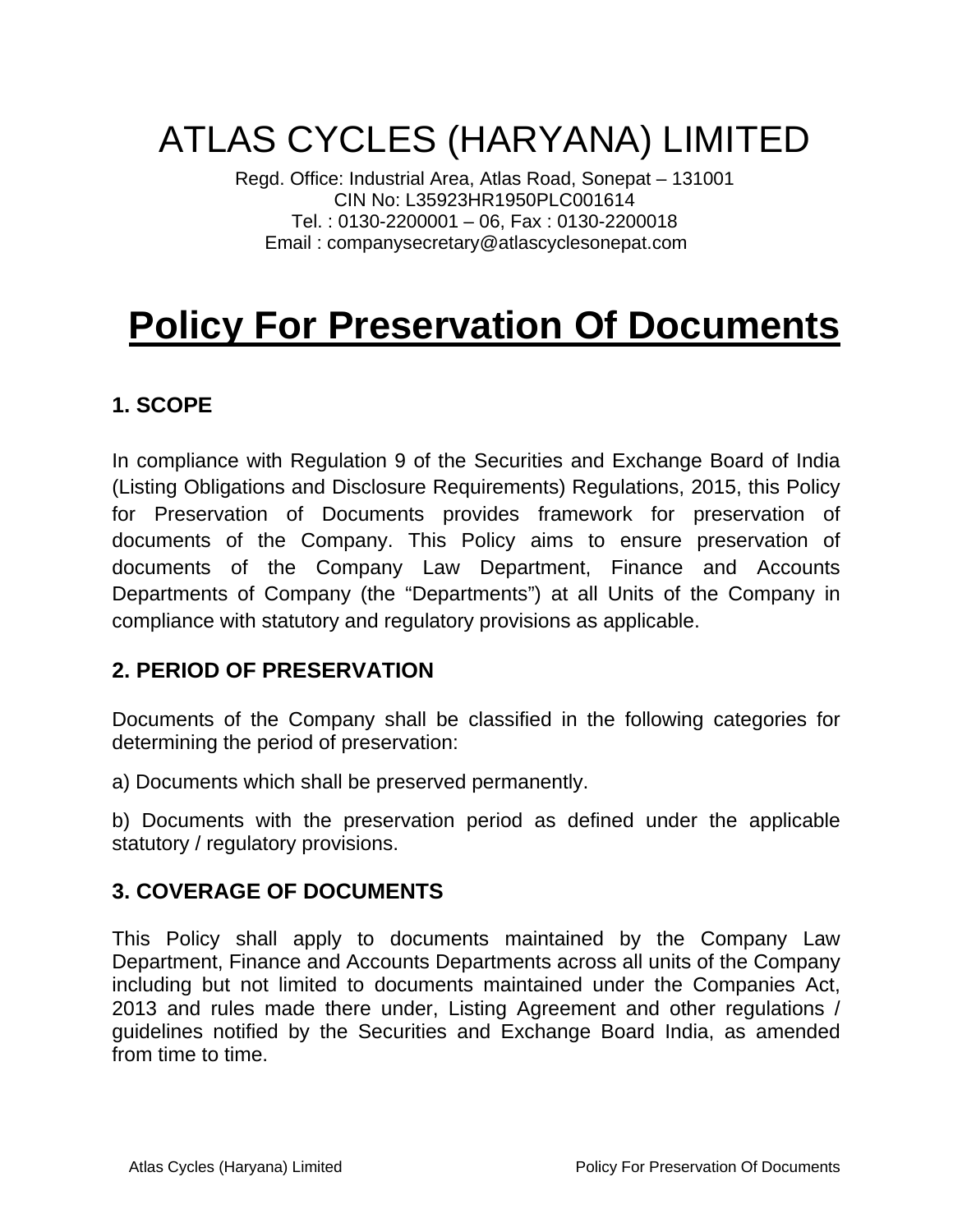## **4. IDENTIFICATION OF DOCUMENTS**

Pursuant to this Policy, the Departments of the Company shall review the documents maintained by them for determining the period of preservation. While determining the period of preservation of documents, the Departments shall ensure due compliance with the laws and regulations applicable to the Departments.

The Departments shall also annually review the documents maintained at the end of each financial year for addition / deletion of documents.

The Departments shall submit a list of documents to be preserved alongwith the preservation period duly signed by the Head of the Department to the Whole Time Director or the Company Secretary of the Company within a period of 3 months from the end of each financial year. It is the duty of Company Law Department to send a written communication to all concerned Head of Departments in the month of April of each financial year to remind them to review the documents maintained by them and submit a report.

A consolidated list shall be prepared by the Company Law Department of the Company on the basis of lists submitted by the Departments, which shall form part of this Policy. An indicative list of documents of the Company Law Department along with the preservation period is given at Annexure-I to the Policy.

### **5. MAINTAINING RECORDS OF DOCUMENTS**

**a)** Documents shall be maintained and preserved properly and stored in chronological order or in any other logical manner by the Departments to facilitate easy identification and retrieval.

**b)** Documents shall be properly dated so that their preservation period can be identified easily.

**c)** Documents shall be stored in such a way that their confidentiality can be maintained.

**d)** The Departments shall actively consider maintenance and preservation of their documents in electronic form unless maintenance and preservation of documents in physical form is a statutory requirement.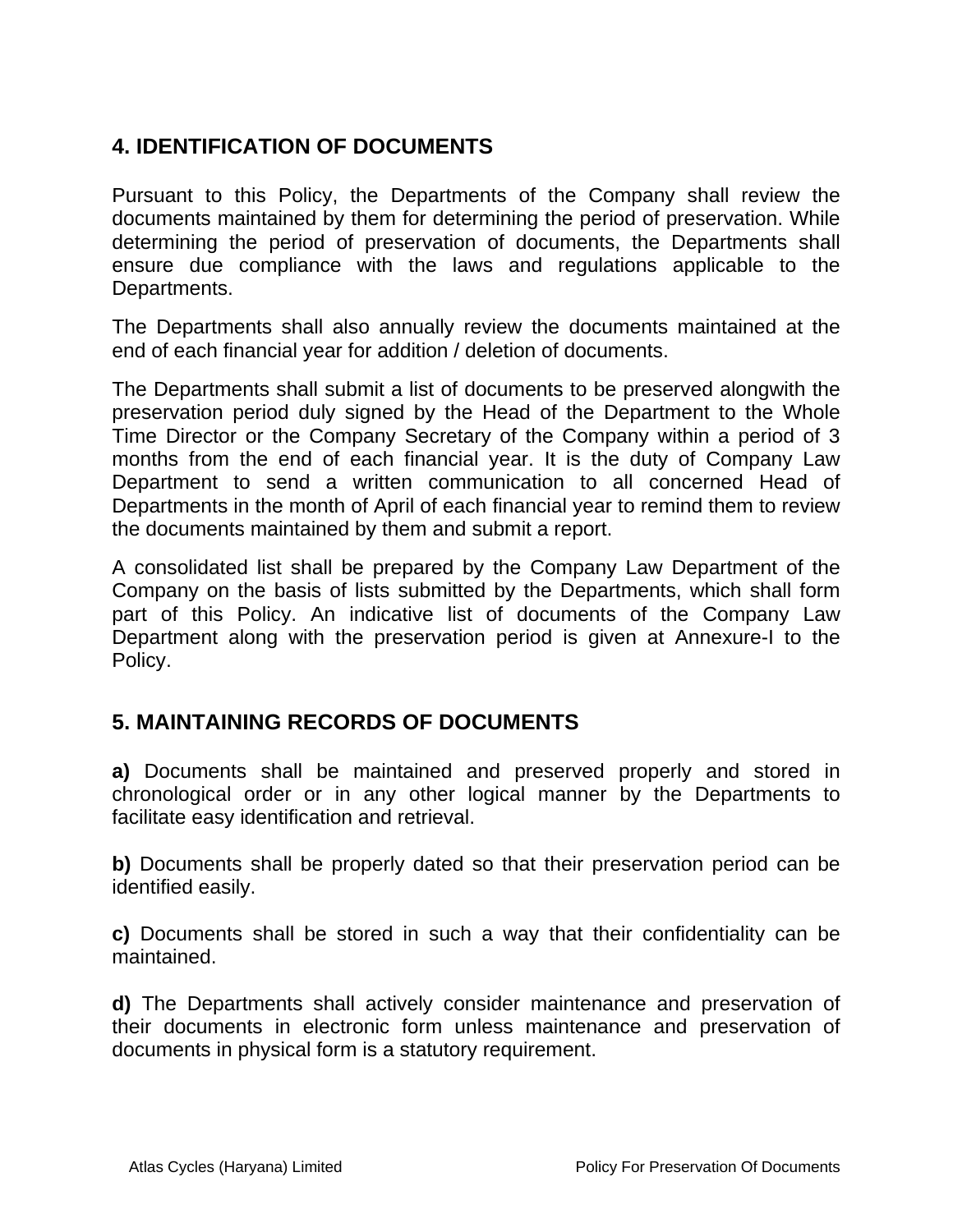**e)** On completion of the Preservation Period, records may be destroyed at the instruction of the Head of the Department after obtaining approval of Whole Time Director or the Company Secretary of the Company preferably in a manner as may be specified by the applicable law.

#### **6. REVIEW / AMENDMENT**

The Board may amend, abrogate, modify or revise any or all clauses of this Policy in accordance with the applicable provisions of the Listing Regulations and amendment(s) thereto notified by the Securities and Exchange Board of India and/or Stock Exchanges, from time to time. However, amendments in the Listing Regulations shall be binding even if not incorporated in this Policy.

This Policy is approved by the Board of Directors at its meeting held on  $12^{th}$ February, 2016 and is effective in alignment with Listing Regulations.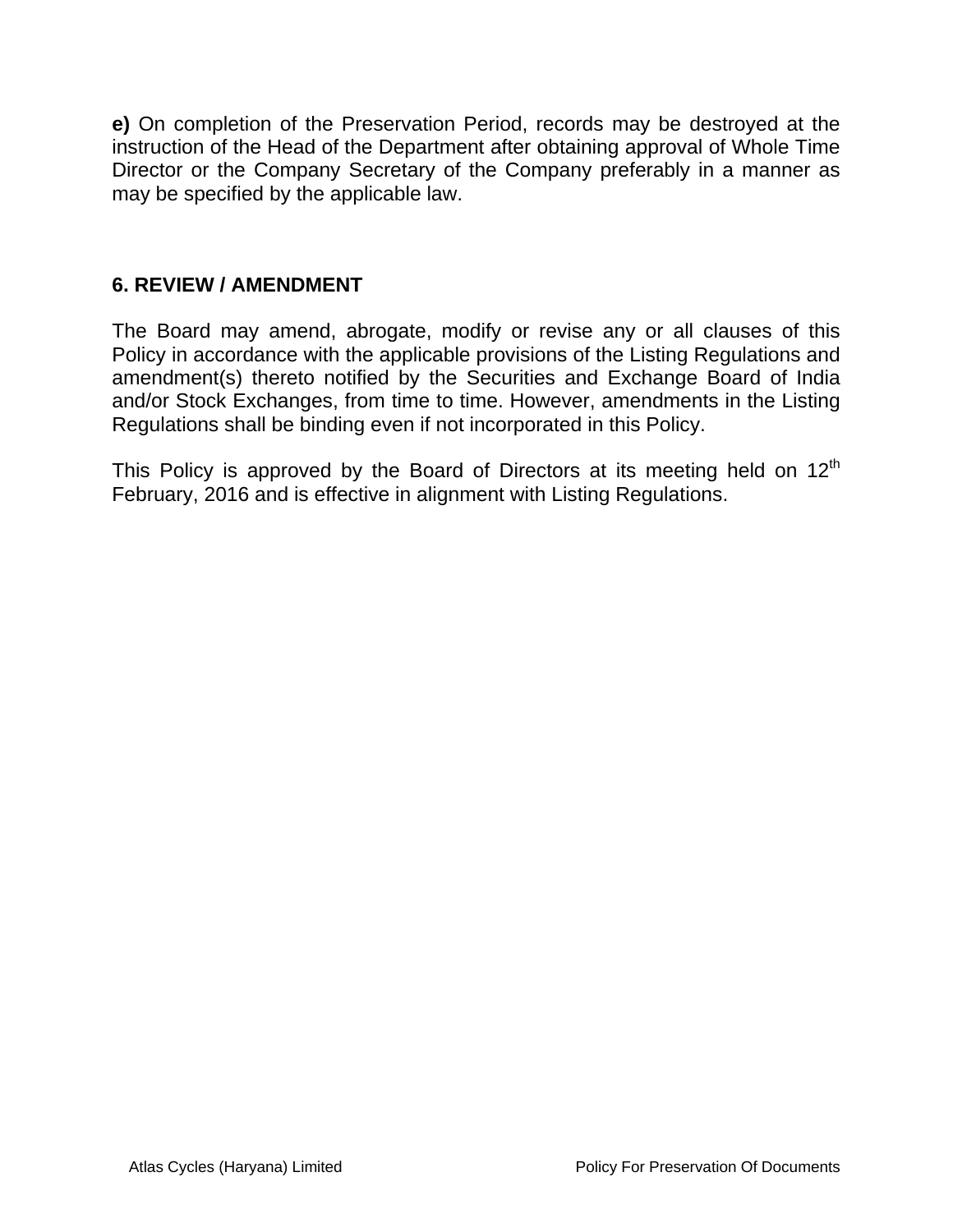#### **Indicative List of Documents maintained by the Company Law Department**

#### **A. List of Documents to be preserved permanently**

| S No. | <b>Particulars of Documents</b>                                                                                                                      | <b>Statutory Requirement</b>                                                            |
|-------|------------------------------------------------------------------------------------------------------------------------------------------------------|-----------------------------------------------------------------------------------------|
| 1.    | Minutes of all meetings of the Board<br>of Directors and its Committees                                                                              | Rule 25(1)(f) of the Companies<br>(Management and Administration)<br><b>Rules, 2014</b> |
| 2.    | <b>Minutes of General Meetings</b>                                                                                                                   | Rule 25(1)(e) of the Companies<br>(Management and Administration)<br><b>Rules, 2014</b> |
| 3.    | Register of Members along with the<br>index                                                                                                          | Rule 15(1) of the Companies<br>(Management and Administration)<br><b>Rules, 2014</b>    |
| 4.    | <b>Register of Charges</b>                                                                                                                           | Rule 10(4) of the Companies<br>(Registration of Charges) Rules, 2014                    |
| 5.    | Register of Contracts in which<br>Directors are interested                                                                                           | Rule 16 of the Companies (Meetings<br>of Board and its Powers) Rules, 2014              |
| 6.    | Register of Renewed & Duplicate<br><b>Share Certificates</b>                                                                                         | Rule 6 of the Companies (Share<br>Capital and Debentures) Rules, 2014                   |
| 7.    | Books and documents relating to the<br>issue of share certificates, including<br>the blank forms of share certificates,<br>in case of disputed cases | Rule 7 of the Companies (Share<br>Capital and Debentures) Rules, 2014                   |
| 8.    | Incorporation documents and<br>documents related to changes in any<br>of the clauses of Memorandum and<br><b>Articles of Association</b>             | Rule 7 of the Companies (Registration<br>Offices and Fees) Rules, 2014                  |
| 9.    | Register of loans, investments,<br>guarantees and securities                                                                                         | Rule 12 of the Companies (Meetings<br>of Board and its Powers) Rules, 2014              |
| 10.   | Register of Investments not held by<br>Company in its own name                                                                                       | Rule 14 of the Companies (Meetings<br>of Board and its Powers) Rules, 2014              |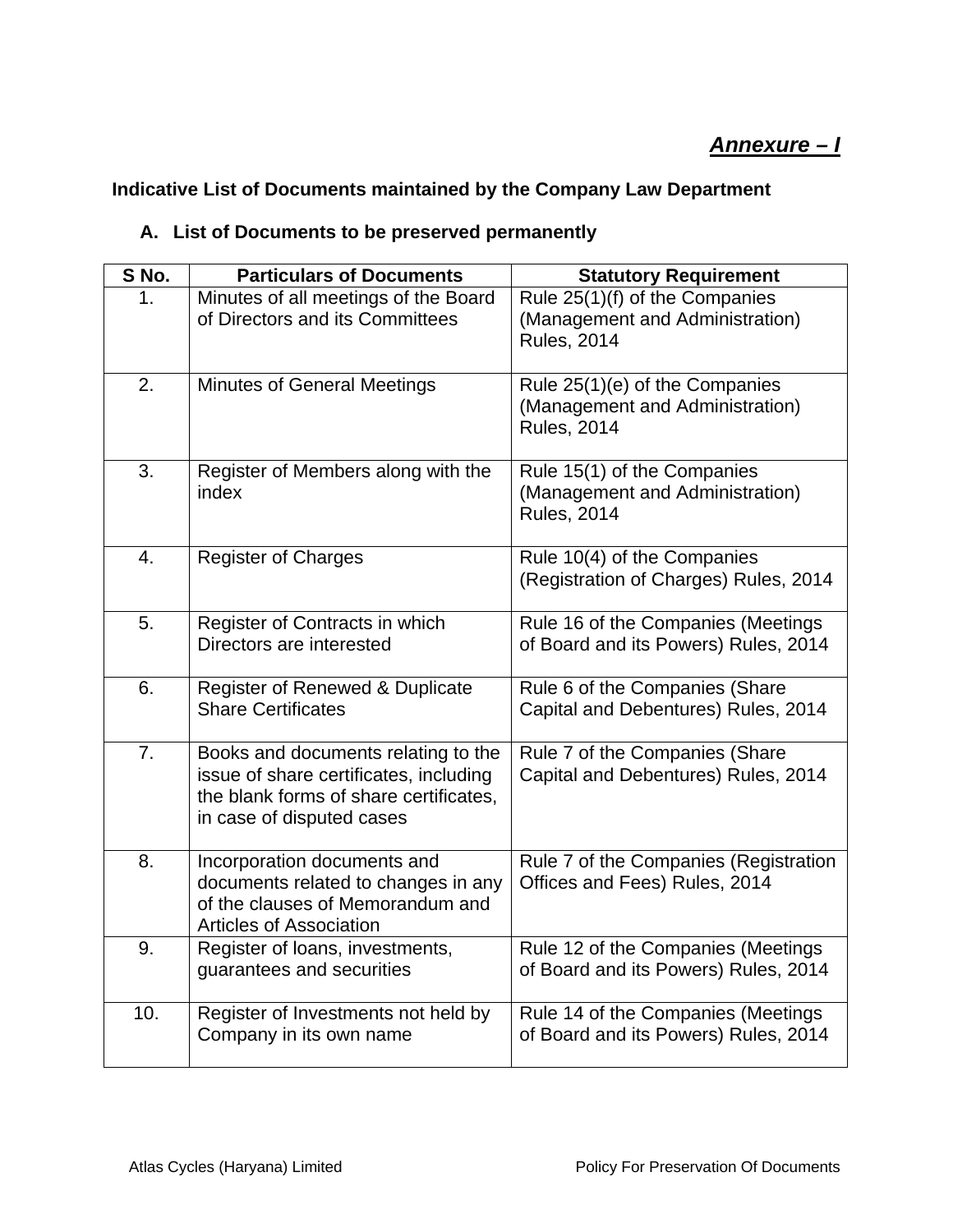| S<br>No. | <b>Particulars of Documents</b>                                                                                                                   | <b>Statutory Requirement</b>                                                          | <b>Preservation</b><br><b>Period</b> |
|----------|---------------------------------------------------------------------------------------------------------------------------------------------------|---------------------------------------------------------------------------------------|--------------------------------------|
| 1.       | <b>Copies of Annual Returns</b><br>prepared under Section 92<br>and copies of all certificates<br>and documents required to be<br>annexed thereto | Rule $15(3)$ of the<br>Companies<br>(Management and<br>Administration) Rules,<br>2014 | In Years)<br>8                       |
| 2.       | Office copies of Notices,<br>Agenda, Notes on Agenda<br>and other related papers of<br><b>Board and its Committee</b><br>meetings                 | Secretarial Standard - I                                                              | 8                                    |
| 3.       | Office copies of Notices of<br>Annual General Meeting,<br>Scrutinizer's Report and<br>related papers                                              | Secretarial Standard - II                                                             | 8                                    |
| 4.       | The Register of Debenture<br>Holders or any other security<br>holders along with the index                                                        | Rule $15(2)$ of the<br>Companies<br>(Management and<br>Administration) Rules,<br>2014 | 8                                    |
| 5.       | <b>Register of Deposits</b>                                                                                                                       | Rule 14 of the<br>Companies (Acceptance<br>of Deposits) Rules, 2014                   | 8                                    |
| 6.       | Disclosure of interest by<br><b>Directors</b>                                                                                                     | Rule 9 of the Companies<br>(Meeting of Board and its<br>Powers) Rules, 2014           | 8                                    |
| 7.       | ROC Filings other than<br>Incorporation and changes in<br>any clause of the<br>Memorandum and Article of<br>Association                           | Rule 7 of the Companies<br>(Registration Offices and<br>Fees) Rules, 2014             | 8                                    |

### **B. List of Documents to be preserved for a period of atleast 8 years**